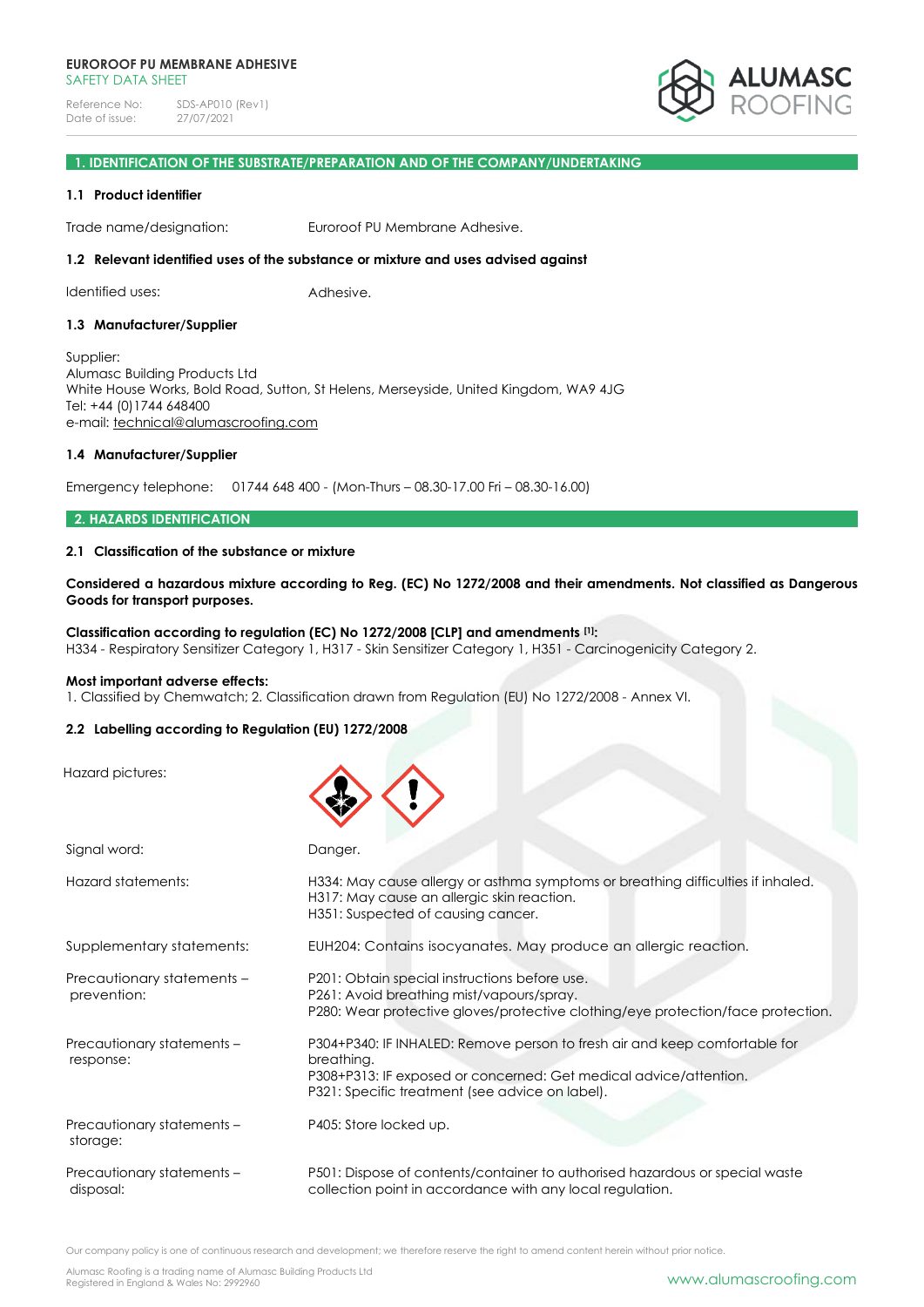Reference No: SDS-AP010 (Rev1)<br>Date of issue: 27/07/2021 Date of issue:



# **2.3 Other hazards**

REACH - Art.57-59: The mixture does not contain Substances of Very High Concern (SVHC) at the SDS print date.

**3. COMPOSITION AND INFORMATION ABOUT THE COMPONENTS**

### **3.1 Substance**

Solvent & VOC free one-part polyurethane adhesive.

# **3.2 Mixture**

| 1.CAS No                                    | %[weight] Name |              | Classification according to regulation (EC) No 1272/2008 [CLP] and                                                                                                                                                                                                                              |
|---------------------------------------------|----------------|--------------|-------------------------------------------------------------------------------------------------------------------------------------------------------------------------------------------------------------------------------------------------------------------------------------------------|
| 2.EC No                                     |                |              | <b>amendments</b>                                                                                                                                                                                                                                                                               |
| 3.Index No                                  |                |              |                                                                                                                                                                                                                                                                                                 |
| <b>4.REACH No</b>                           |                |              |                                                                                                                                                                                                                                                                                                 |
| 1.9016-87-9                                 | $5 - 15$       | Polymeric    | Acute Toxicity (Inhalation) Category 4, Skin Corrosion/Irritation                                                                                                                                                                                                                               |
| 2. Not available                            |                |              | Diphenylmethane Category 2, Eye Irritation Category 2, Skin Sensitizer Category 1,                                                                                                                                                                                                              |
| 3. Not available<br>4.01-2119457024-46-XXXX |                | Diisocyanate | Carcinogenicity Category 2, Specific target organ toxicity - single<br>exposure Category 3 (respiratory tract irritation), Specific target<br>organ toxicity - repeated exposure Category 2,<br>Respiratory Sensitizer Category 1; H332, H315, H319, H317, H351,<br>H335, H373, H334, EUH204[1] |
| Legend:                                     |                |              | 1. Classified by Chemwatch; 2. Classification drawn from Regulation (EU) No 1272/2008 - Annex<br>VI; 3. Classification drawn from C&L * EU IOELVs available.                                                                                                                                    |

# **4. FIRST-AID MEASURES**

# **4.1 Description of first aid measures**

| Eye contact:  | If this product comes in contact with eyes:<br>- Wash out immediately with water.<br>- If irritation continues, seek medical attention.<br>- Removal of contact lenses after an eye injury should only be undertaken by skilled<br>personnel.                                                                                                                                                                                                                                                                                                                                                                                                                                                                                                                                                                                                   |
|---------------|-------------------------------------------------------------------------------------------------------------------------------------------------------------------------------------------------------------------------------------------------------------------------------------------------------------------------------------------------------------------------------------------------------------------------------------------------------------------------------------------------------------------------------------------------------------------------------------------------------------------------------------------------------------------------------------------------------------------------------------------------------------------------------------------------------------------------------------------------|
| Skin contact: | If skin or hair contact occurs:<br>- Immediately flush body and clothes with large amounts of water, using safety<br>shower if available.<br>- Quickly remove all contaminated clothing, including footwear.<br>- Wash skin and hair with running water. Continue flushing with water until advised to<br>stop by the Poisons Information Centre.<br>- Transport to hospital, or doctor.                                                                                                                                                                                                                                                                                                                                                                                                                                                        |
| Inhalation:   | If fumes or combustion products are inhaled remove from contaminated area.<br>Lay patient down. Keep warm and rested.<br>Prostheses such as false teeth, which may block airway, should be removed, where<br>possible, prior to initiating first aid procedures.<br>Apply artificial respiration if not breathing, preferably with a demand valve<br>resuscitator, bag-valve mask device, or pocket mask as trained. Perform CPR if<br>necessary.<br>Transport to hospital, or doctor, without delay.<br>Following uptake by inhalation, move person to an area free from risk of further<br>exposure. Oxygen or artificial respiration should be administered as needed.<br>Asthmatic-type symptoms may develop and may be immediate or delayed up to<br>several hours. Treatment is essentially symptomatic. A physician should be consulted. |
| Ingestion:    | Immediately give a glass of water.<br>First aid is not generally required. If in doubt, contact a Poisons Information Centre or<br>a doctor.                                                                                                                                                                                                                                                                                                                                                                                                                                                                                                                                                                                                                                                                                                    |

# **4.2 Most important symptoms and effects, both acute and delayed**

See Section 11.

Our company policy is one of continuous research and development; we therefore reserve the right to amend content herein without prior notice.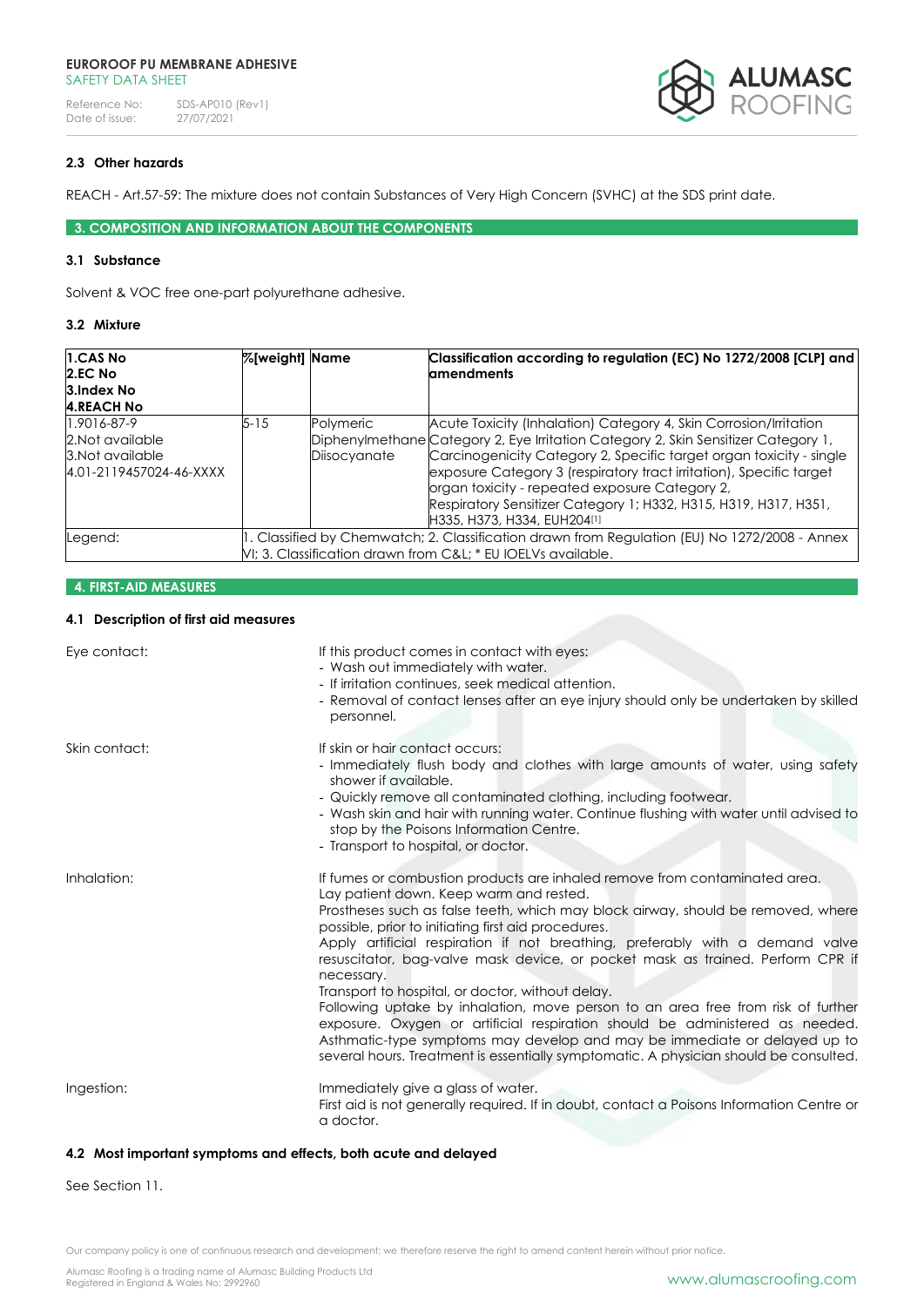| Reference No:  | SDS-AP010 (Rev1) |
|----------------|------------------|
| Date of issue: | 27/07/2021       |



## **4.3 Indication of any immediate medical attention and special treatment needed**

For sub-chronic and chronic exposures to isocyanates:

- This material may be a potent pulmonary sensitiser which causes bronchospasm even in patients without prior airway hyperreactivity.
- Clinical symptoms of exposure involve mucosal irritation of respiratory and gastrointestinal tracts.
- Conjunctival irritation, skin inflammation (erythema, pain vesiculation) and gastrointestinal disturbances occur soon after exposure.
- Pulmonary symptoms include cough, burning, substernal pain and dyspnoea.
- Some cross-sensitivity occurs between different isocyanates.
- Noncardiogenic pulmonary oedema and bronchospasm are the most serious consequences of exposure. Markedly symptomatic patients should receive oxygen, ventilatory support and an intravenous line.
- Treatment for asthma includes inhaled sympathomimetics (epinephrine [adrenalin], terbutaline) and steroids.
- Activated charcoal (1 g/kg) and a cathartic (sorbitol, magnesium citrate) may be useful for ingestion.
- Mydriatics, systemic analgesics and topical antibiotics (Sulamyd) may be used for corneal abrasions.
- There is no effective therapy for sensitised workers.
- [Ellenhorn and Barceloux; Medical Toxicology]

NOTE: Isocyanates cause airway restriction in naive individuals with the degree of response dependant on the concentration and duration of exposure. They induce smooth muscle contraction which leads to bronchoconstrictive episodes. Acute changes in lung function, such as decreased FEV1, may not represent sensitivity.

[Karol & Jin, Frontiers in Molecular Toxicology, pp 56-61, 1992]

Personnel who work with isocyanates, isocyanate prepolymers or polyisocyanates should have a pre-placement medical examination and periodic examinations thereafter, including a pulmonary function test. Anyone with a medical history of chronic respiratory disease, asthmatic or bronchial attacks, indications of allergic responses, recurrent eczema or sensitisation conditions of the skin should not handle or work with isocyanates. Anyone who develops chronic respiratory distress when working with isocyanates should be removed from exposure and examined by a physician. Further exposure must be avoided if a sensitivity to isocyanates or polyisocyanates has developed.

# **5. FIRE-FIGHTING MEASURES**

# **5.1 Extinguishing media**

Small quantities of water in contact with hot liquid may react violently with generation of a large volume of rapidly expanding hot sticky semi-solid foam.

Presents additional hazard when fire fighting in a confined space.

Cooling with flooding quantities of water reduces this risk.

Foam.

Dry chemical powder.

BCF (where regulations permit).

### **5.2 Special hazards arising from the substance or mixture**

### **Fire incompatibility:**

Avoid contamination with oxidising agents i.e. nitrates, oxidising acids, chlorine bleaches, pool chlorine etc. as ignition may result.

### **5.3 Advice for fire-fighters**

#### **Fire-fighting:**

Alert Fire Brigade and tell them location and nature of hazard. Wear full body protective clothing with breathing apparatus. Prevent, by any means available, spillage from entering drains or water course.

### **Fire/explosion hazard:**

#### Combustible.

Moderate fire hazard when exposed to heat or flame.

Heated to high temperatures decomposes rapidly generating vapour which pressures and may then rupture containers with release of flammable and highly toxic isocyanate vapour.

Combustion products include:

- Carbon Dioxide (CO2).
- Isocyanates.
- Hydrogen Cyanide.
- and minor amounts of nitrogen oxides (NOx).
- other pyrolysis products typical of burning organic material.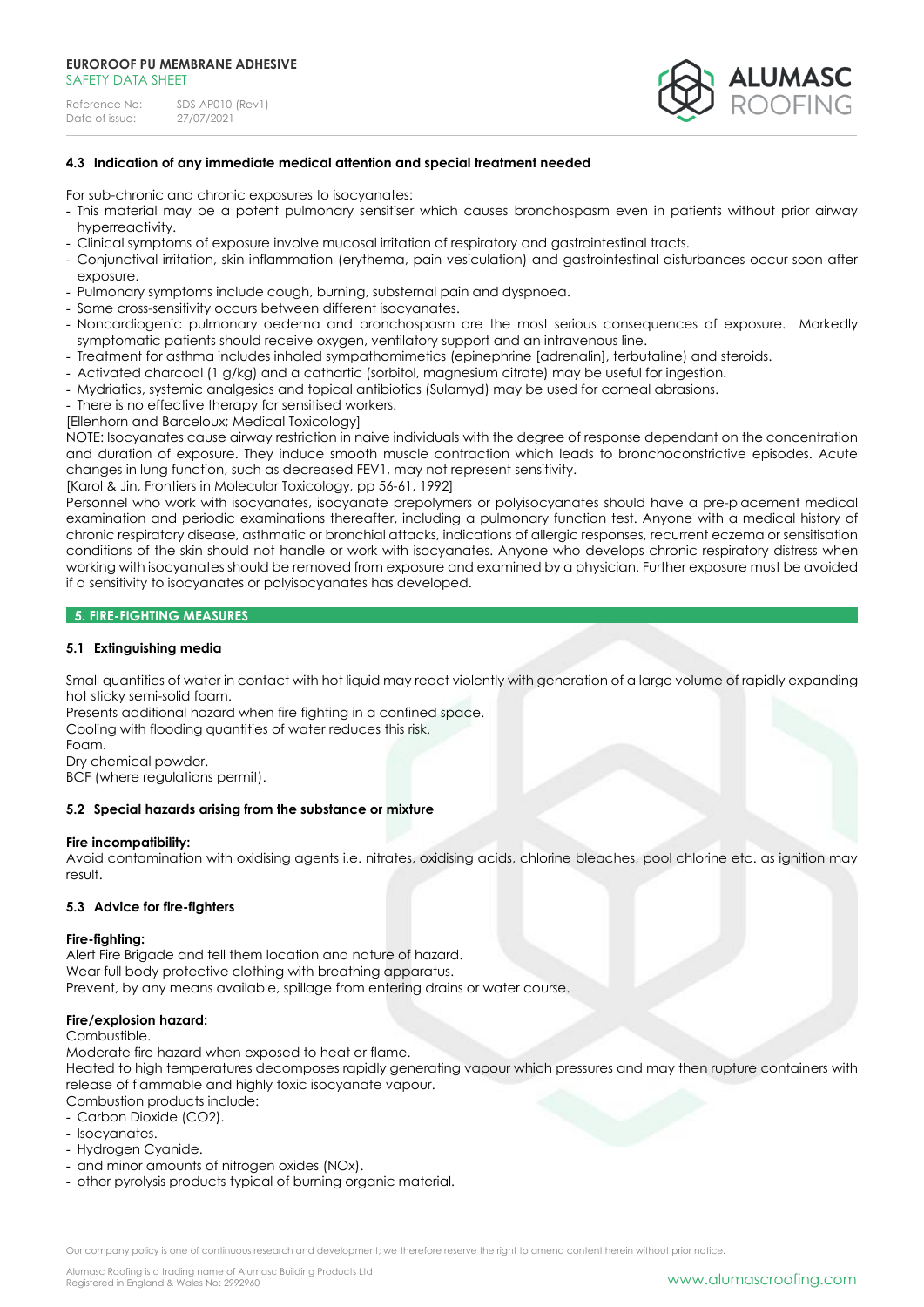Reference No: SDS-AP010 (Rev1)<br>Date of issue: 27/07/2021 Date of issue:



## May emit corrosive fumes.

When heated at high temperatures many isocyanates decompose rapidly generating a vapour which pressurises containers, possibly to the point of rupture. Release of toxic and/or flammable isocyanate vapours may then occur.

### **6. ACCIDENTAL RELEASE MEASURES**

### **6.1 Personal precautions, protective equipment and emergency procedures**

See Section 8.

### **6.2 Environmental precautions**

See Section 12.

### **6.3 Methods and materials for containment and cleaning up**

### **Minor spills:**

Remove all ignition sources. Clean up all spills immediately. Avoid breathing vapours and contact with skin and eyes.

### **Major spills:**

Liquid Isocyanates and high isocyanate vapour concentrations will penetrate seals on self contained breathing apparatus - SCBA should be used inside encapsulating suit where this exposure may occur.

For isocyanate spills of less than 40 litres (2 m2):

- Evacuate area from everybody not dealing with the emergency, keep them upwind and prevent further access, remove ignition sources and, if inside building, ventilate area as well as possible.
- Notify supervision and others as necessary.
- Put on personal protective equipment (suitable respiratory protection, face and eye protection, protective suit, gloves and impermeable boots).
- Avoid contamination with water, alkalies and detergent solutions.
- Material reacts with water and generates gas, pressurises containers with even drum rupture resulting.
- DO NOT reseal container if contamination is suspected.
- Moderate hazard.

Clear area of personnel and move upwind.

Alert Fire Brigade and tell them location and nature of hazard.

### **6.4 Reference to other sections**

Personal Protective Equipment advice is contained in Section 8.

### **7. HANDLING AND STORAGE**

### **7.1 Precautions for safe handling**

### **Safe handling:**

Avoid all personal contact, including inhalation. Wear protective clothing when risk of exposure occurs. Use in a well-ventilated area. DO NOT allow clothing wet with material to stay in contact with skin

### **Fire and explosion protection:**

See Section 5.

### **Other information:**

For commercial quantities of isocyanates: Isocyanates should be stored in adequately bunded areas. Nothing else should be kept within the same bunding. Prepolymers need not be segregated.

- Store in original containers.
- Keep containers securely sealed.
- No smoking, naked lights or ignition sources.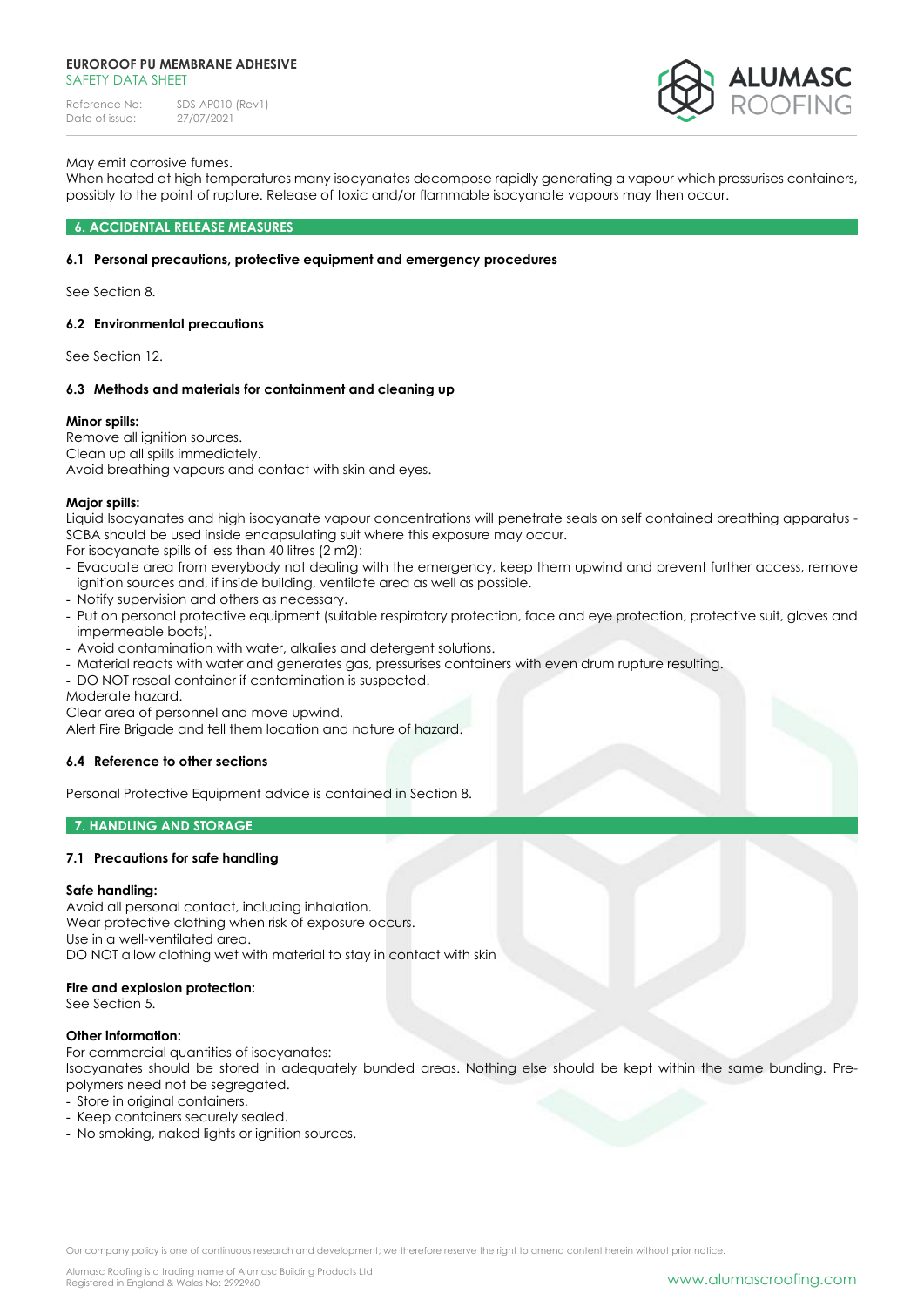

### **7.2 Conditions for safe storage, including any incompatibilities**

# **Suitable container:**

Metal can or drum. Packaging as recommended by manufacturer. Check all containers are clearly labelled and free from leaks.

### **Storage incompatibility:**

Avoid reaction with water, alcohols and detergent solutions. Isocyanates are electrophiles, and as such they are reactive toward a variety of nucleophiles including alcohols, amines, and even water. Upon treatment with an alcohol, an isocyanate forms a urethane linkage.

A range of exothermic decomposition energies for isocyanates is given as 20-30 kJ/mol.

The relationship between energy of decomposition and processing hazards has been the subject of discussion; it is suggested that values of energy released per unit of mass, rather than on a molar basis (J/g) be used in the assessment.

For example, in "open vessel processes" (with man-hole size openings, in an industrial setting), substances with exothermic decomposition energies below 500 J/g are unlikely to present a danger, whilst those in "closed vessel processes" (opening is a safety valve or bursting disk) present some danger where the decomposition energy exceeds 150 J/g.



X - Must not be stored together.

0 - May be stored together with specific preventions.

+ - May be stored together.

# **7.3 Specific end use(s)**

See Section 1.2.

**8. EXPOSURE CONTROLS/PERSONAL PROTECTION**

### **8.1 Control parameters**

| Ingredient    | <b>DNELs</b><br><b>Exposure Pattern Worker</b> | <b>PNECs</b><br><b>Compartment</b> |
|---------------|------------------------------------------------|------------------------------------|
| Not available | Not available                                  | Not available                      |

\* Values for general population.

# **Occupational Exposure Limits (OEL):**

### **Ingredient data:**

| Source                        | <b>Inaredient</b>               | Material name             | <b>TWA</b> | <b>STEL</b> | Peak      | <b>Notes</b> |
|-------------------------------|---------------------------------|---------------------------|------------|-------------|-----------|--------------|
| <b>UK Workplace</b>           | Polvmeric                       | socyanates, all (as -NCO) |            | 0.07        | Not       | Sen          |
| <b>Exposure Limits (WELs)</b> | Diphenylmethane<br>Diisocvanate | except Methyl Isocyanate  | mq/m3      | mg/m3       | available |              |

| <b>Emergency limits:</b>               |                                                                                      |                                                     |        |               |  |
|----------------------------------------|--------------------------------------------------------------------------------------|-----------------------------------------------------|--------|---------------|--|
| Ingredient                             | <b>Material name</b>                                                                 | <b>TEEL-1</b>                                       | TEEL-2 | <b>TEEL-3</b> |  |
| Polymeric Diphenylmethane Diisocyanate | Polymethylene Polyphenyl Isocyanate;<br>(Polymeric Diphenylmethane)<br>Diisocvanate) | $0.15 \,\mathrm{mg/m}$ 3.6 mg/m $3\,$ 22 mg/m $3\,$ |        |               |  |

| Ingredient                                         | <b>Original IDLH</b> | <b>Revised IDLH</b> |
|----------------------------------------------------|----------------------|---------------------|
| Polymeric<br>: Diisocvanate<br>: Diphenvlmethane : | available<br>NO)     | available<br>NO)    |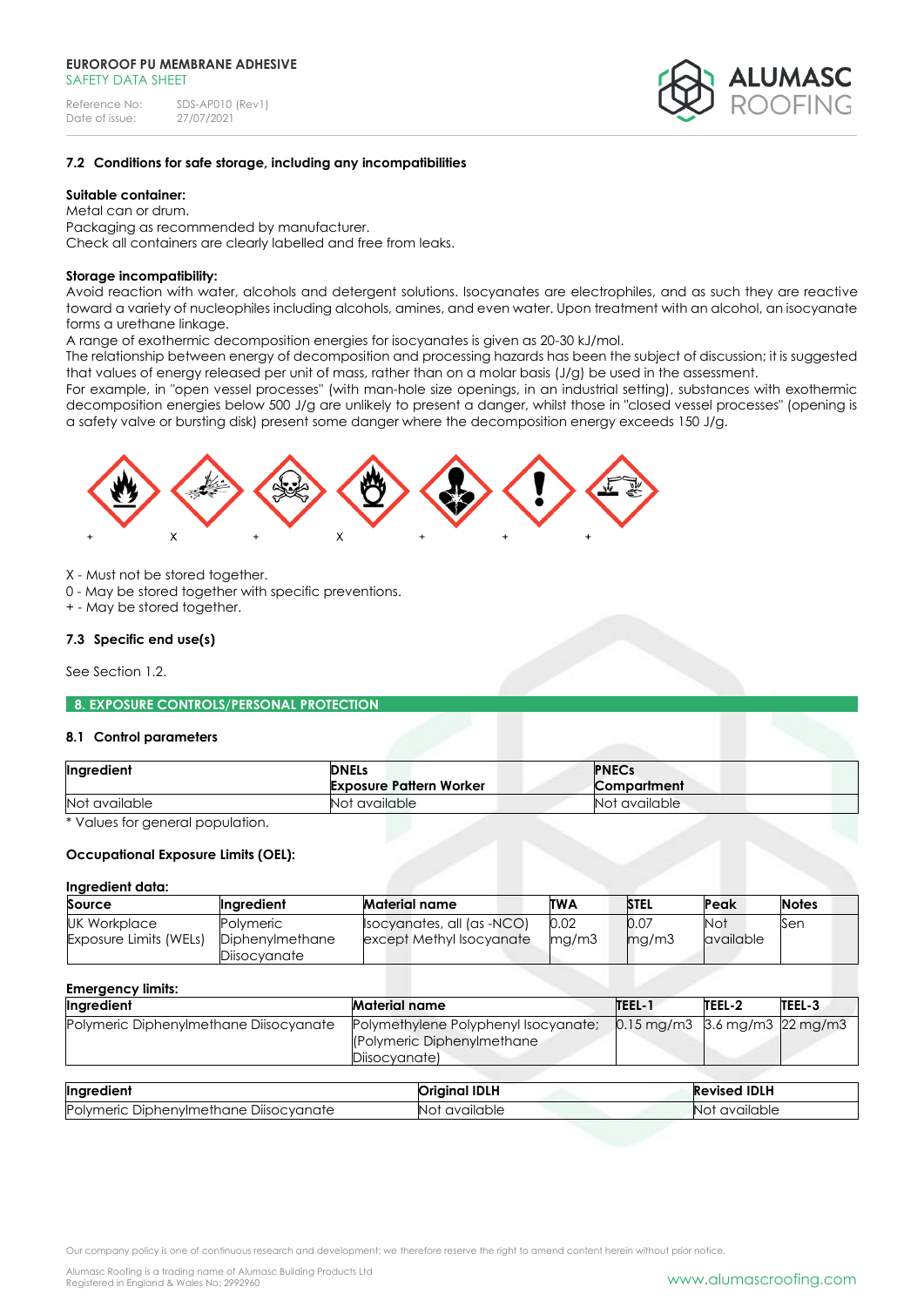Reference No: SDS-AP010 (Rev1)<br>Date of issue: 27/07/2021 Date of issue:



# **8.2 Exposure controls**

|                          | Engineering controls are used to remove a hazard or place a barrier between the<br>worker and the hazard. Well-designed engineering controls can be highly effective in<br>protecting workers and will typically be independent of worker interactions to provide<br>this high level of protection.<br>The basic types of engineering controls are:<br>- Process controls which involve changing the way a job activity or process is done to<br>reduce the risk.                                                                                                                                                                                                                                                                                                                                                                                                                                                                                                                                                                                                                                                                                                                                                                                                                                                                                                                              |
|--------------------------|------------------------------------------------------------------------------------------------------------------------------------------------------------------------------------------------------------------------------------------------------------------------------------------------------------------------------------------------------------------------------------------------------------------------------------------------------------------------------------------------------------------------------------------------------------------------------------------------------------------------------------------------------------------------------------------------------------------------------------------------------------------------------------------------------------------------------------------------------------------------------------------------------------------------------------------------------------------------------------------------------------------------------------------------------------------------------------------------------------------------------------------------------------------------------------------------------------------------------------------------------------------------------------------------------------------------------------------------------------------------------------------------|
| Personal protection:     |                                                                                                                                                                                                                                                                                                                                                                                                                                                                                                                                                                                                                                                                                                                                                                                                                                                                                                                                                                                                                                                                                                                                                                                                                                                                                                                                                                                                |
| Eye and face protection: | Safety glasses with side shields.<br>Chemical goggles.<br>Contact lenses may pose a special hazard; soft contact lenses may absorb and<br>concentrate irritants.                                                                                                                                                                                                                                                                                                                                                                                                                                                                                                                                                                                                                                                                                                                                                                                                                                                                                                                                                                                                                                                                                                                                                                                                                               |
| Skin protection:         | See Hand Protection below.                                                                                                                                                                                                                                                                                                                                                                                                                                                                                                                                                                                                                                                                                                                                                                                                                                                                                                                                                                                                                                                                                                                                                                                                                                                                                                                                                                     |
| Hands/feet protection:   | NOTE:<br>- The material may produce skin sensitisation in predisposed individuals. Care must be<br>taken, when removing gloves and other protective equipment, to avoid all possible<br>skin contact.<br>- Contaminated leather items, such as shoes, belts and watch-bands should be<br>removed and destroyed.<br>The selection of suitable gloves does not only depend on the material, but also on<br>further marks of quality which vary from manufacturer to manufacturer. Where the<br>chemical is a preparation of several substances, the resistance of the glove material<br>cannot be calculated in advance and has therefore to be checked prior to the<br>application.<br>The exact break through time for substances has to be obtained from the manufacturer<br>of the protective gloves and has to be observed when making a final choice.<br>Do NOT wear natural rubber (latex gloves).<br>Isocyanate resistant materials include Teflon, Viton, nitrile rubber and some PVA gloves.<br>Protective gloves and overalls should be worn as specified in the appropriate nationall<br>standard.<br>Contaminated garments should be removed promptly and should not be re-used until<br>they have been decontaminated.<br>DO NOT use skin cream unless necessary and then use only minimum amount.<br>Isocyanate vapour may be absorbed into skin cream and this increases hazard. |
| Body protection:         | See Other Protection below.                                                                                                                                                                                                                                                                                                                                                                                                                                                                                                                                                                                                                                                                                                                                                                                                                                                                                                                                                                                                                                                                                                                                                                                                                                                                                                                                                                    |
| Other protection:        | All employees working with isocyanates must be informed of the hazards from exposure<br>to the contaminant and the precautions necessary to prevent damage to their health.<br>They should be made aware of the need to carry out their work so that as little<br>contamination as possible is produced, and of the importance of the proper use of all<br>safeguards against exposure to themselves and their fellow workers. Adequate training,<br>both in the proper execution of the task and in the use of all associated engineering<br>controls, as well as of any personal protective equipment, is essential.<br>Overalls.<br>P.V.C apron.<br>Barrier cream.                                                                                                                                                                                                                                                                                                                                                                                                                                                                                                                                                                                                                                                                                                                          |

Appropriate engineering controls: All processes in which isocyanates are used should be enclosed wherever possible.

necessary.

Total enclosure, accompanied by good general ventilation, should be used to keep

If total enclosure of the process is not feasible, local exhaust ventilation may be

atmospheric concentrations below the relevant exposure standards.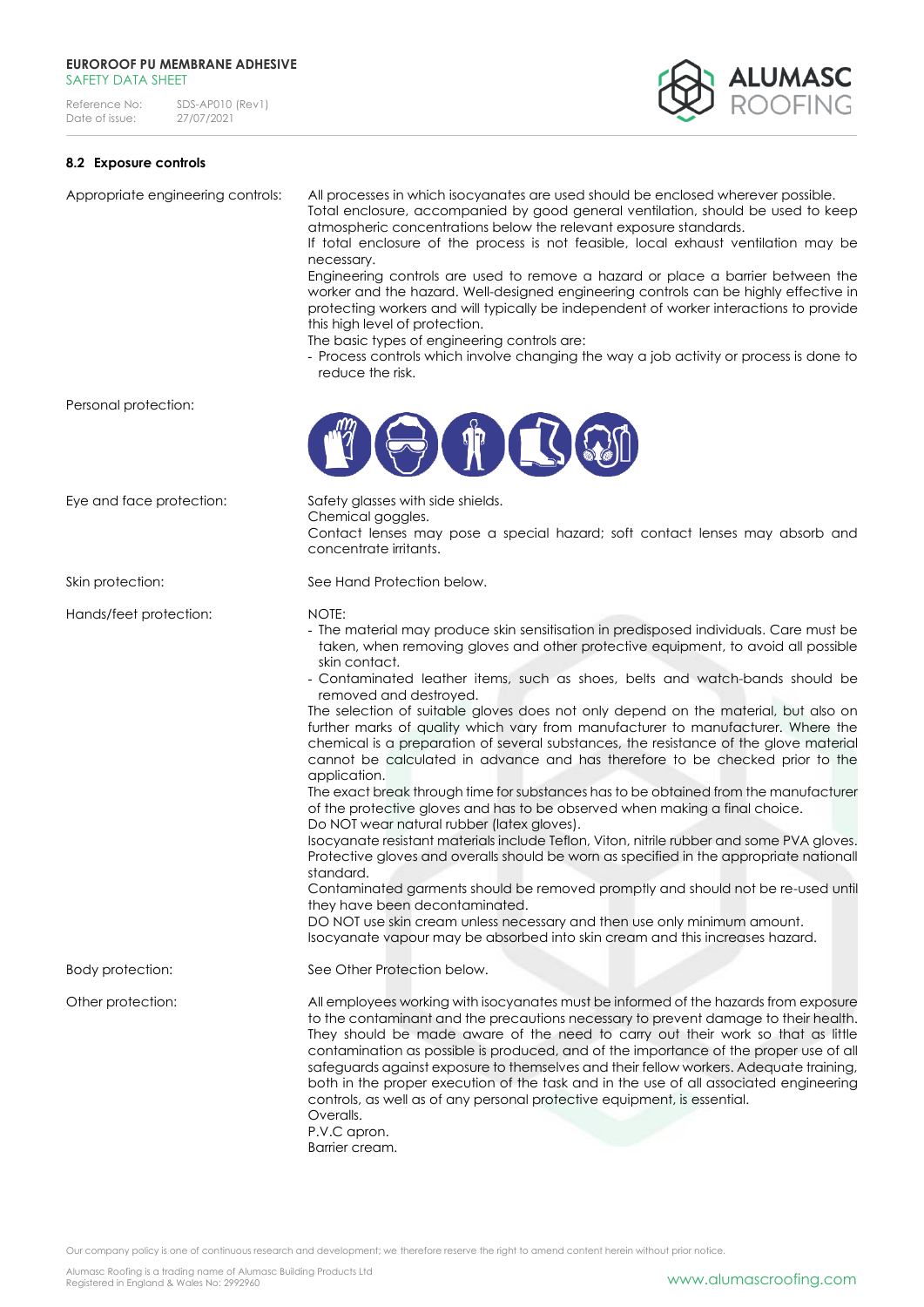

# **Respiratory protection:**

Full face respirator with supplied air.

- Cartridge respirators should never be used for emergency ingress or in areas of unknown vapour concentrations or oxygen content.
- The wearer must be warned to leave the contaminated area immediately on detecting any odours through the respirator. The odour may indicate that the mask is not functioning properly, that the vapour concentration is too high, or that the ask is not properly fitted. Because of these limitations, only restricted use of cartridge respirators is considered appropriate.
- Cartridge performance is affected by humidity. Cartridges should be changed after 2 hr of continuous use unless it is determined that the humidity is less than 75%, in which case, cartridges can be used for 4 hr. Used cartridges should be discarded daily, regardless of the length of time used.

For spraying or operations which might generate aerosols:

Full face respirator with supplied air.

- In certain circumstances, personal protection of the individual employee is necessary. Personal protective devices should be regarded as being supplementary to substitution and engineering control and should not be used in preference to them as they do nothing to eliminate the hazard.
- However, in some situations, minimising exposure to isocyanates by enclosure and ventilation is not possible, and occupational exposure standards may be exceeded, particularly during on-site mixing of paints, spray-painting, foaming and maintenance of machine and ventilation systems. In these situations, air-line respirators or self-contained breathing apparatus complying with the appropriate nationals standard must be used.
- Organic vapour respirators with particulate pre- filters and powered, air-purifying respirators are NOT suitable.
- Personal protective equipment must be appropriately selected, individually fitted and workers trained in their correct use and maintenance. Personal protective equipment must be regularly checked and maintained to ensure that the worker is being protected.
- Air- line respirators or self-contained breathing apparatus complying with the appropriate national standard should be used during the clean-up of spills and the repair or clean-up of contaminated equipment and similar situations which cause emergency exposures to hazardous atmospheric concentrations of isocyanate.

# **Environmental exposure controls:**

See Section 12.

# **9. PHYSICAL AND CHEMICAL PROPERTIES**

### **9.1 Information on basic physical and chemical properties**

| Appearance:                                                | Pale brown     |                                        |                   |
|------------------------------------------------------------|----------------|----------------------------------------|-------------------|
| Physical state:                                            | Liquid         | Relative density (Water = $1$ ):       | $1.08 - 1.15$     |
| Odour:                                                     | Slight         | Partition coefficient n-octanol/water: | Not available     |
| Odour threshold:                                           | Not available  | Auto-ignition temperature (°C):        | Not available     |
| pH (as supplied):                                          | Not available  | Decomposition temperature:             | Not available     |
| Melting point / freezing point (°C):                       | Not available  | Viscosity (cSt):                       | 6086.957-8695.652 |
| Initial boiling point and boiling range<br>$(^{\circ}C)$ : | Not available  | Molecular weight (g/mol):              | Not available     |
| Flash point $(°C)$ :                                       | >200           | Taste:                                 | Not available     |
| Evaporation rate:                                          | Not available  | Explosive properties:                  | Not available     |
| Flammability:                                              | Not applicable | Oxidising properties:                  | Not available     |
| Upper Explosive Limit (%):                                 | Not available  | Surface Tension (dyn/cm or mN/m):      | Not available     |
| Lower Explosive Limit (%):                                 | Not available  | Volatile Component (%vol):             | Not available     |

Vapour pressure (kPa): Not available Gas group: Not available Solubility in water: Not available pH as a solution (1%): Not available not available bH as a solution (1%): Vapour density (Air = 1): Not available VOC g/L: Not available Not available Not available Not available Not available

# **9.2 Other information**

No data available.

### **10. STABILITY AND REACTIVITY**

### **10.1 Reactivity**

See Section 7.2.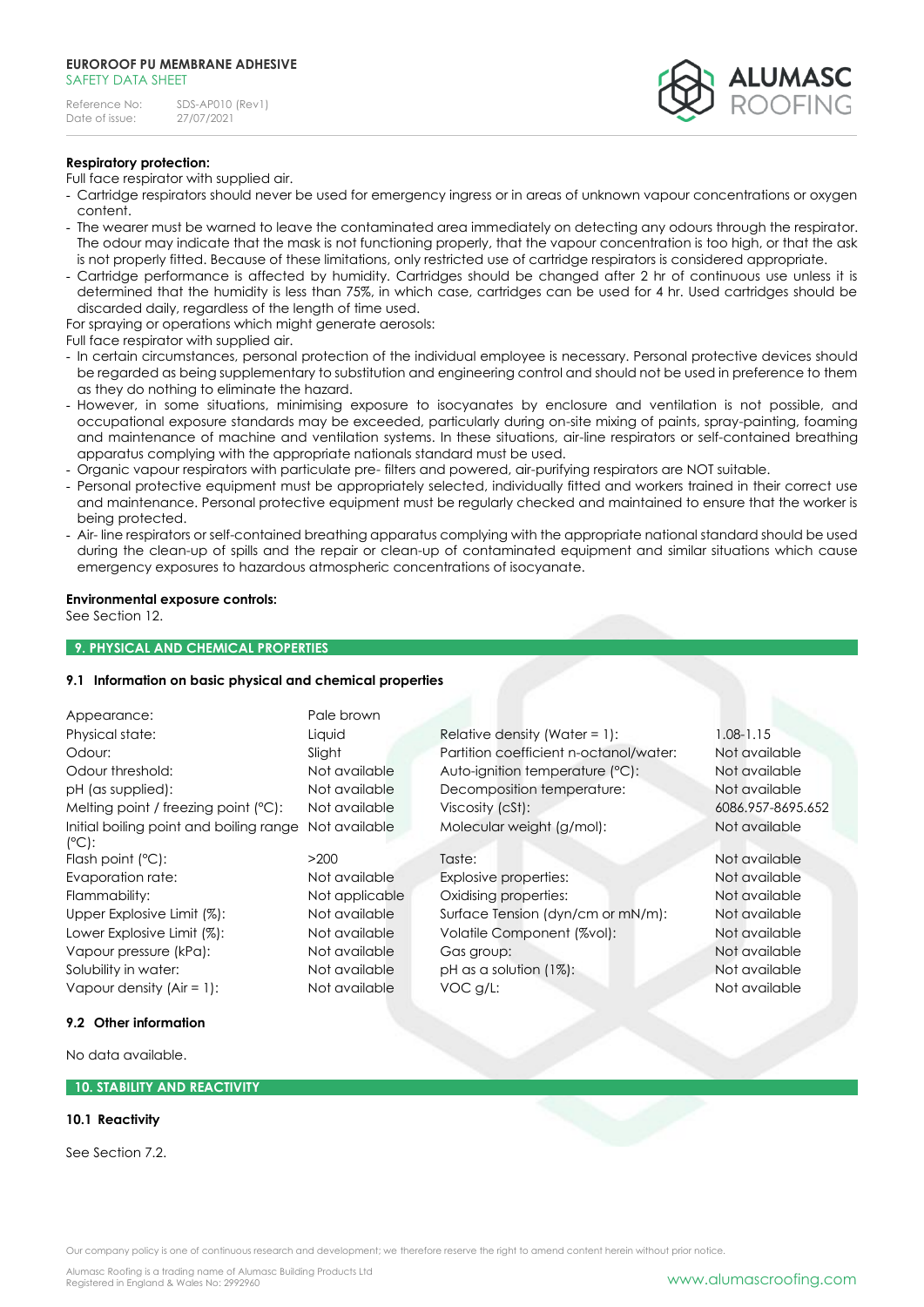

### **10.2 Chemical stability**

Unstable in the presence of incompatible materials. Product is considered stable. Hazardous polymerisation will not occur.

# **10.3 Possibility of hazardous reactions**

See Section 7.2.

**10.4 Conditions to avoid**

See Section 7.2.

### **10.5 Incompatible materials**

See Section 7.2.

# **10.6 Hazardous decomposition products**

See Section 5.3.

# **11. TOXICOLOGICAL INFORMATION**

# **11.1 Information on toxicological effects**

| Inhaled:      | There is strong evidence to suggest that this material can cause, if inhaled once, very serious,<br>irreversible damage of organs.<br>The material is not thought to produce adverse health effects or irritation of the respiratory tract<br>(as classified by EC Directives using animal models). Nevertheless, good hygiene practice requires<br>that exposure be kept to a minimum and that suitable control measures be used in an<br>occupational setting.<br>The vapour/mist may be highly irritating to the upper respiratory tract and lungs; the response<br>may be severe enough to produce bronchitis and pulmonary oedema. Possible neurological<br>symptoms arising from isocyanate exposure include headache, insomnia, euphoria, ataxia,<br>anxiety neurosis, depression and paranoia. Gastrointestinal disturbances are characterised by<br>nausea and vomiting.<br>Inhalation of aerosols (mists, fumes), generated by the material during the course of normal<br>handling, may produce severely toxic effects. Relatively small amounts absorbed from the lungs<br>may prove fatal.<br>There is strong evidence to suggest that this material can cause, if swallowed once, very serious,<br>irreversible damage of organs. |
|---------------|-------------------------------------------------------------------------------------------------------------------------------------------------------------------------------------------------------------------------------------------------------------------------------------------------------------------------------------------------------------------------------------------------------------------------------------------------------------------------------------------------------------------------------------------------------------------------------------------------------------------------------------------------------------------------------------------------------------------------------------------------------------------------------------------------------------------------------------------------------------------------------------------------------------------------------------------------------------------------------------------------------------------------------------------------------------------------------------------------------------------------------------------------------------------------------------------------------------------------------------------------|
| Ingestion:    | There is strong evidence to suggest that this material can cause, if swallowed once, very serious,<br>irreversible damage of organs.<br>The material has NOT been classified by EC Directives or other classification systems as "harmful<br>by ingestion". This is because of the lack of corroborating animal or human evidence.                                                                                                                                                                                                                                                                                                                                                                                                                                                                                                                                                                                                                                                                                                                                                                                                                                                                                                              |
| Skin contact: | There is strong evidence to suggest that this material, on a single contact with skin, can cause<br>very serious, irreversible damage of organs. Skin contact is not thought to have harmful health<br>effects (as classified under EC Directives); the material may still produce health damage following<br>entry through wounds, lesions or abrasions.<br>There is some evidence to suggest that this material can cause inflammation of the skin on<br>contact in some persons.<br>Open cuts, abraded or irritated skin should not be exposed to this material<br>Entry into the blood-stream through, for example, cuts, abrasions or lesions, may produce systemic<br>injury with harmful effects. Examine the skin prior to the use of the material and ensure that any<br>external damage is suitably protected.                                                                                                                                                                                                                                                                                                                                                                                                                        |
| Eye:          | Although the liquid is not thought to be an irritant (as classified by EC Directives), direct contact<br>with the eye may produce transient discomfort characterised by tearing or conjunctival redness<br>(as with windburn).                                                                                                                                                                                                                                                                                                                                                                                                                                                                                                                                                                                                                                                                                                                                                                                                                                                                                                                                                                                                                  |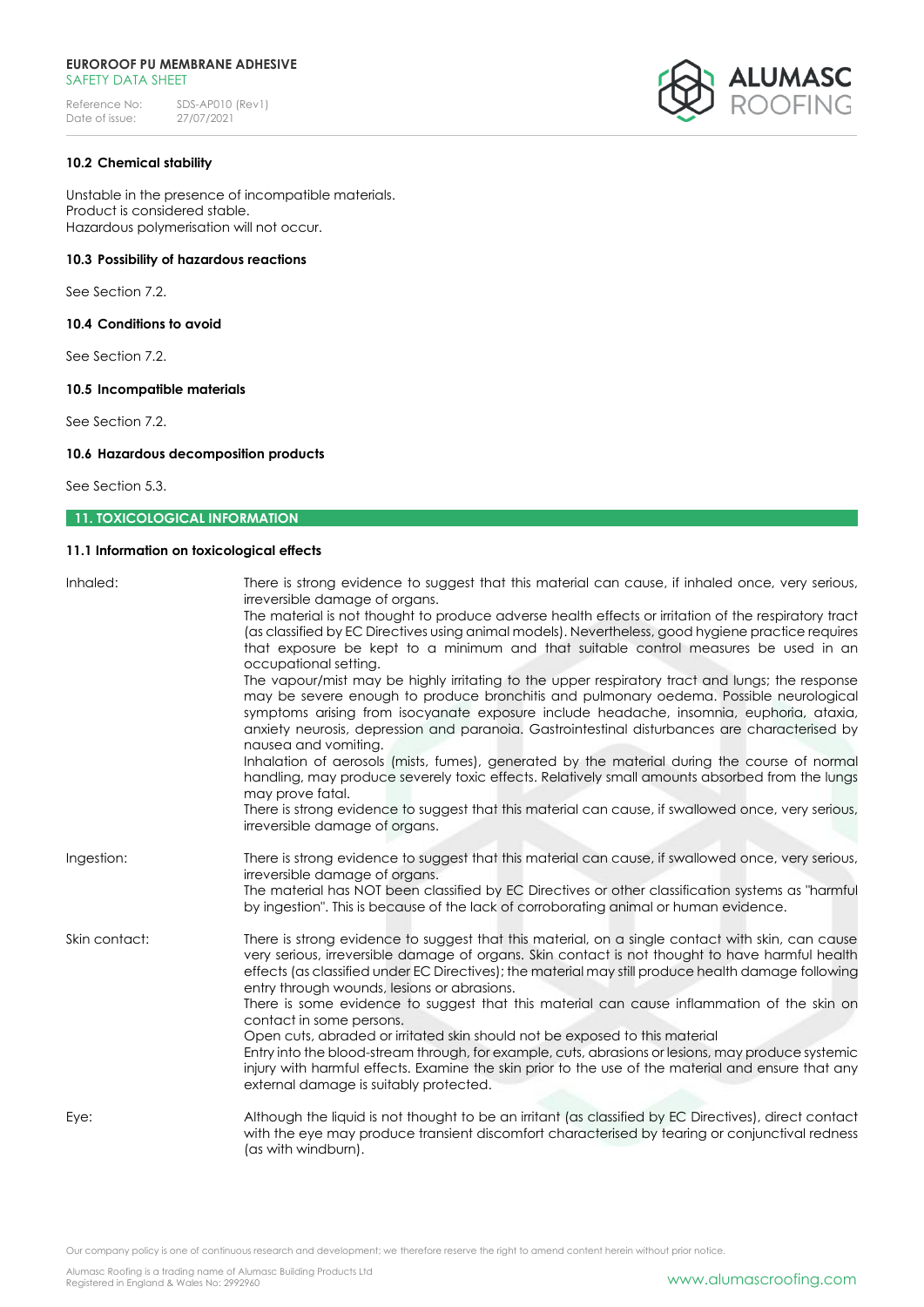Reference No: SDS-AP010 (Rev1)<br>Date of issue: 27/07/2021 Date of issue:



Chronic: There has been concern that this material can cause cancer or mutations, but there is not enough data to make an assessment. Inhaling this product is more likely to cause a sensitisation reaction in some persons compared to the general population.

Skin contact with the material is more likely to cause a sensitisation reaction in some persons compared to the general population.

Persons with a history of asthma or other respiratory problems or are known to be sensitised, should not be engaged in any work involving the handling of isocyanates. [CCTRADE-Bayer, APMF] Isocyanate vapours are irritating to the airways and can cause their inflammation, with wheezing, gasping, severe distress, even loss of consciousness and fluid in the lungs. Nervous system symptoms that may occur include headache, sleep disturbance, euphoria, inco-ordination, anxiety, depression and paranoia.

### **Euroroof Membrane Adhesive:**

| Toxicity                                         |                      |
|--------------------------------------------------|----------------------|
| $\cdots$<br><b>Not</b><br>zailable<br><b>avo</b> | ำble<br>$\mathbf{v}$ |

### **Polymeric Diphenylmethane Diisocyanate:**

| <b>Toxicity</b>                         | <b>Irritation</b>           |
|-----------------------------------------|-----------------------------|
| Dermal (rabbit) LD50: >9400 mg/kg $[2]$ | Eye (rabbit): 100 mg - mild |
| Inhalation (rat) LC50; 0.49 mg/L4 $[2]$ |                             |
| Oral (rat) LD50; >2000 mg/kg[1]         |                             |

## **Legend:**

1. Value obtained from Europe ECHA Registered Substances - Acute toxicity; 2.\* Value obtained from manufacturer's SDS. Unless otherwise specified data extracted from RTECS - Register of Toxic Effect of chemical Substances.

| Polymeric Diphenylmethane<br>Diisocyanate:                                 | Asthma-like symptoms may continue for months or even years after exposure to the<br>material ends. This may be due to a non-allergic condition known as reactive airways<br>dysfunction syndrome (RADS) which can occur after exposure to high levels of highly<br>irritating compound. Main criteria for diagnosing RADS include the absence of previous<br>airways disease in a non-atopic individual, with sudden onset of persistent asthma-like<br>symptoms within minutes to hours of a documented exposure to the irritant.<br>The material may produce moderate eye irritation leading to inflammation. Repeated<br>or prolonged exposure to irritants may produce conjunctivitis.<br>Aromatic and aliphatic diisocyanates may cause airway toxicity and skin sensitization.<br>Monomers and prepolymers exhibit similar respiratory effect. Of the several members<br>of diisocyanates tested on experimental animals by inhalation and oral exposure, some<br>caused cancer while others produced a harmless outcome.<br>The substance is classified by IARC as Group 3:<br>NOT classifiable as to its carcinogenicity to humans.<br>Evidence of carcinogenicity may be inadequate or limited in animal testing.                                                                                                                                                                                                                                                        |
|----------------------------------------------------------------------------|-----------------------------------------------------------------------------------------------------------------------------------------------------------------------------------------------------------------------------------------------------------------------------------------------------------------------------------------------------------------------------------------------------------------------------------------------------------------------------------------------------------------------------------------------------------------------------------------------------------------------------------------------------------------------------------------------------------------------------------------------------------------------------------------------------------------------------------------------------------------------------------------------------------------------------------------------------------------------------------------------------------------------------------------------------------------------------------------------------------------------------------------------------------------------------------------------------------------------------------------------------------------------------------------------------------------------------------------------------------------------------------------------------------------------------------------------------------------------------------|
| Euroroof Membrane Adhesive<br>& Polymeric Diphenylmethane<br>Diisocyanate: | Allergic reactions involving the respiratory tract are usually due to interactions between<br>IgE antibodies and allergens and occur rapidly. Allergic potential of the allergen and<br>period of exposure often determine the severity of symptoms. Some people may be<br>genetically more prone than others, and exposure to other irritants may aggravate<br>symptoms.<br>Attention should be paid to atopic diathesis, characterised by increased susceptibility<br>to nasal inflammation, asthma and eczema. Exogenous allergic alveolitis is induced<br>essentially by allergen specific immune-complexes of the IgG type; cell-mediated<br>reactions (T lymphocytes) may be involved. Such allergy is of the delayed type with<br>onset up to four hours following exposure.<br>The following information refers to contact allergens as a group and may not be<br>specific to this product.<br>Contact allergies quickly manifest themselves as contact eczema, more rarely as<br>urticaria or Quincke's oedema. The pathogenesis of contact eczema involves a cell-<br>mediated (T lymphocytes) immune reaction of the delayed type.<br>Isocyanate vapours are irritating to the airways and can cause their inflammation, with<br>wheezing, gasping, severe distress, even loss of consciousness and fluid in the lungs.<br>Nervous system symptoms that may occur include headache, sleep disturbance,<br>euphoria, inco-ordination, anxiety, depression and paranoia. |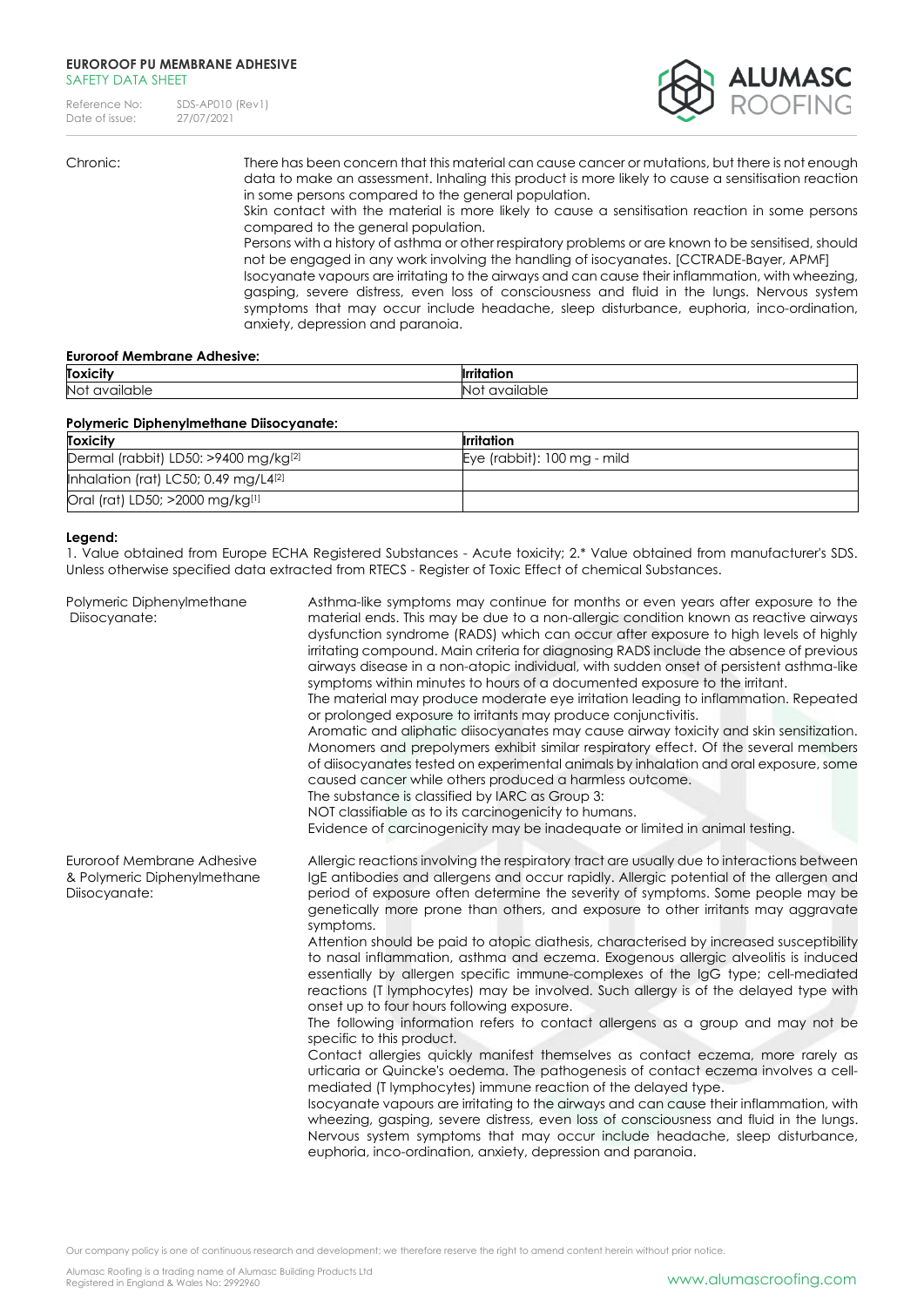| Reference No:  | SDS-AP010 (Rev1) |
|----------------|------------------|
| Date of issue: | 27/07/2021       |



| <b>Acute Toxicity</b>             | Carcinogenicity          | ✔ |
|-----------------------------------|--------------------------|---|
| Skin Irritation/Corrosion         | Reproductivity           | × |
| Serious Eye Damage/Irritation     | STOT - Single Exposure   | × |
| Respiratory or Skin Sensitisation | STOT - Repeated Exposure | × |
| Mutagenicity                      | Aspiration Hazard        | × |

### **Legend:**

- X Data either not available or does not fill the criteria for classification.
- $\bullet$  Data available to make classification.

# **12. ECOLOGICAL INFORMATION**

# **12.1 Toxicity**

# **Euroroof Membrane Adhesive:**

| <b>End point</b> | (Hr)<br>duration<br>Test | <b>Species</b> | Value     | Source    |
|------------------|--------------------------|----------------|-----------|-----------|
| Not              | <b>No</b>                | 'No            | INot      | -Noi      |
| available        | available                | t available    | available | available |

# **Polymeric Diphenylmethane Diisocyanate:**

| <b>End point</b> | <b>Test duration (Hr)</b> | <b>Species</b>                | <b>Value</b>   | Source |
|------------------|---------------------------|-------------------------------|----------------|--------|
| LC50             |                           | $H = H^{\prime}$<br>'ISF      | <b>⊥-mg/∟</b>  |        |
| LC50             |                           | Algae or other gauatic plants | $1 - 640$ mg/L |        |

# **Legend:**

Extracted from 1. IUCLID Toxicity Data; 2. Europe ECHA Registered Substances - Ecotoxicological Information - Aquatic Toxicity; 3. EPIWIN Suite V3.12 (QSAR) - Aquatic Toxicity Data (Estimated); 4. US EPA, Ecotox database - Aquatic Toxicity Data; 5. ECETOC Aquatic Hazard Assessment Data; 6. NITE (Japan) - Bioconcentration Data; 7. METI (Japan) - Bioconcentration Data; 8. Vendor Data.

Polyisocyanates:

Polyisocyanates are not readily biodegradable. However, due to other elimination mechanisms (hydrolysis, adsorption), long retention times in water are not to be expected. The resulting polyurea is more or less inert and, due to its molecular size, not bioavailable.

For Isocyanate Monomers:

Environmental Fate: Isocyanates, (di- and polyfunctional isocyanates), are commonly used to make various polymers, such as polyurethanes. Polyurethanes find significant application in the manufacture of rigid and flexible foams. They are also used in the production of adhesives, elastomers, and coatings.

DO NOT discharge into sewer or waterways.

# **12.2 Persistence and degradability**

No data available for all ingredients.

# **12.3 Bioaccumulative potential**

No data available for all ingredients.

# **12.4 Mobility in soil**

No data available for all ingredients.

# **12.5 Results of PBT and vPvB assessment**

Not applicable.

# **12.6 Other adverse effects**

No data available.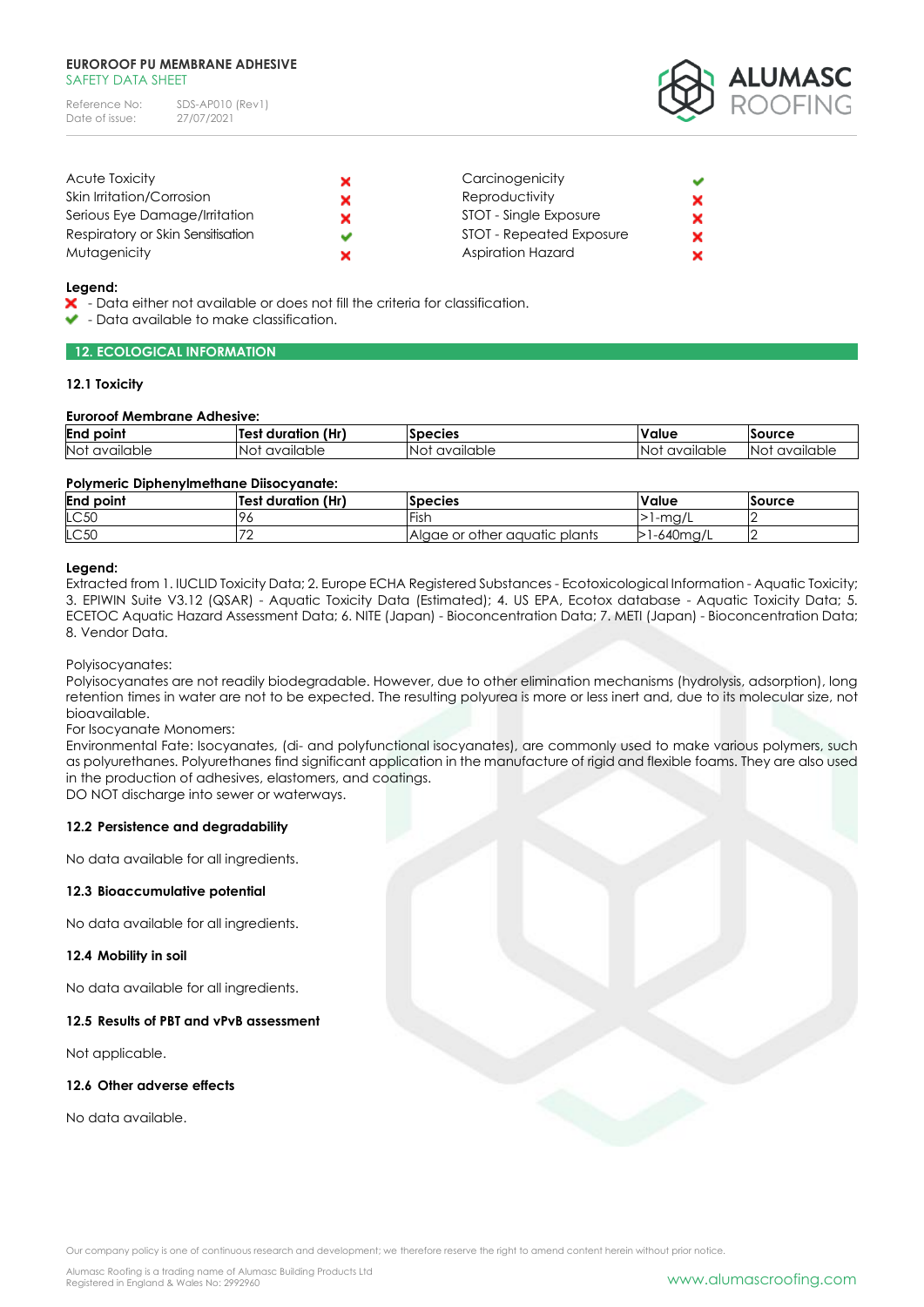

# **13. DISPOSAL CONSIDERATIONS**

# **13.1 Waste treatment methods**

| Product / packaging disposal:                                        | Containers may still present a chemical hazard/danger when empty.<br>Return to supplier for reuse/recycling if possible.<br>Otherwise:<br>- If container cannot be cleaned sufficiently well to ensure that residuals do not remain<br>containers, to prevent re-use, and bury at an authorised landfill.<br>Legislation addressing waste disposal requirements may differ by country, state and/ or<br>territory. Each user must refer to laws operating in their area. In some areas, certain<br>wastes must be tracked.<br>DO NOT allow wash water from cleaning or process equipment to enter drains.<br>It may be necessary to collect all wash water for treatment before disposal.<br>In all cases disposal to sewer may be subject to local laws and regulations and these<br>should be considered first.<br>DO NOT recycle spilled material.<br>Consult State Land Waste Management Authority for disposal.<br>Neutralise spill material carefully and decontaminate empty containers and spill<br>residues with 10% ammonia solution plus detergent or a proprietary decontaminant | or if the container cannot be used to store the same product, then puncture |
|----------------------------------------------------------------------|----------------------------------------------------------------------------------------------------------------------------------------------------------------------------------------------------------------------------------------------------------------------------------------------------------------------------------------------------------------------------------------------------------------------------------------------------------------------------------------------------------------------------------------------------------------------------------------------------------------------------------------------------------------------------------------------------------------------------------------------------------------------------------------------------------------------------------------------------------------------------------------------------------------------------------------------------------------------------------------------------------------------------------------------------------------------------------------------|-----------------------------------------------------------------------------|
| Waste treatment options:                                             | prior to disposal.<br>Not available.                                                                                                                                                                                                                                                                                                                                                                                                                                                                                                                                                                                                                                                                                                                                                                                                                                                                                                                                                                                                                                                         |                                                                             |
| Sewage disposal options:                                             | Not available.                                                                                                                                                                                                                                                                                                                                                                                                                                                                                                                                                                                                                                                                                                                                                                                                                                                                                                                                                                                                                                                                               |                                                                             |
| <b>14. TRANSPORT INFORMATION</b>                                     |                                                                                                                                                                                                                                                                                                                                                                                                                                                                                                                                                                                                                                                                                                                                                                                                                                                                                                                                                                                                                                                                                              |                                                                             |
| Labels required:                                                     |                                                                                                                                                                                                                                                                                                                                                                                                                                                                                                                                                                                                                                                                                                                                                                                                                                                                                                                                                                                                                                                                                              |                                                                             |
| Marine pollutant:                                                    | No.                                                                                                                                                                                                                                                                                                                                                                                                                                                                                                                                                                                                                                                                                                                                                                                                                                                                                                                                                                                                                                                                                          |                                                                             |
| Hazchem:                                                             | $N/A$ .                                                                                                                                                                                                                                                                                                                                                                                                                                                                                                                                                                                                                                                                                                                                                                                                                                                                                                                                                                                                                                                                                      |                                                                             |
| Land transport (ADR): Not regulated for transport of dangerous goods |                                                                                                                                                                                                                                                                                                                                                                                                                                                                                                                                                                                                                                                                                                                                                                                                                                                                                                                                                                                                                                                                                              |                                                                             |
| 14.1 UN number                                                       | N/A                                                                                                                                                                                                                                                                                                                                                                                                                                                                                                                                                                                                                                                                                                                                                                                                                                                                                                                                                                                                                                                                                          |                                                                             |
| 14.2 UN proper shipping name                                         | N/A                                                                                                                                                                                                                                                                                                                                                                                                                                                                                                                                                                                                                                                                                                                                                                                                                                                                                                                                                                                                                                                                                          |                                                                             |
| 14.3 Transport hazard class(es)                                      | Class:                                                                                                                                                                                                                                                                                                                                                                                                                                                                                                                                                                                                                                                                                                                                                                                                                                                                                                                                                                                                                                                                                       | N/A                                                                         |
|                                                                      | Subrisk:                                                                                                                                                                                                                                                                                                                                                                                                                                                                                                                                                                                                                                                                                                                                                                                                                                                                                                                                                                                                                                                                                     | N/A                                                                         |
| 14.4 Packing group                                                   | N/A                                                                                                                                                                                                                                                                                                                                                                                                                                                                                                                                                                                                                                                                                                                                                                                                                                                                                                                                                                                                                                                                                          |                                                                             |
| 14.5 Environmental hazard                                            | N/A                                                                                                                                                                                                                                                                                                                                                                                                                                                                                                                                                                                                                                                                                                                                                                                                                                                                                                                                                                                                                                                                                          |                                                                             |
| 14.6 Special precautions for user                                    | Hazard identification (Kemler):                                                                                                                                                                                                                                                                                                                                                                                                                                                                                                                                                                                                                                                                                                                                                                                                                                                                                                                                                                                                                                                              | N/A                                                                         |

Classification code: N/A Hazard label: N/A Special provisions: N/A<br>Limited auantity: N/A<br>N/A

Tunnel restriction code: N/A

|                              | Air transport (ICAO-IATA/DGR): Not regulated for transport of dangerous goods |
|------------------------------|-------------------------------------------------------------------------------|
| 14.1 UN number               | N/A                                                                           |
| 14.2 UN proper shipping name | N/A                                                                           |

Limited quantity:

| 14.2 UN proper shipping name      | N/A                                                                              |     |
|-----------------------------------|----------------------------------------------------------------------------------|-----|
| 14.3 Transport hazard class(es)   | ICAO/IATA class:                                                                 | N/A |
|                                   | ICAO/IATA subrisk:                                                               | N/A |
|                                   | ERG code:                                                                        | N/A |
| 14.4 Packing group                | N/A                                                                              |     |
| 14.5 Environmental hazard         | N/A                                                                              |     |
| 14.6 Special precautions for user | Special provisions:                                                              | N/A |
|                                   | Cargo only packing instruction:                                                  | N/A |
|                                   | Cargo only maximum qty/pack:                                                     | N/A |
|                                   | Passenger and cargo packing instruction:                                         | N/A |
|                                   | Passenger and cargo maximum qty/pack:                                            | N/A |
|                                   | Passenger and cargo limited aty packing instructions:                            | N/A |
|                                   | Passenger and cargo limited maximum aty/pack:                                    | N/A |
|                                   | Sea transport (IMDG-Code/GGVSee): Not regulated for transport of dangerous goods |     |
| 14.1 UN number                    | N/A                                                                              |     |
| 14.2 UN proper shipping name      | N/A                                                                              |     |
| 14.3 Transport hazard class(es)   | IMDG class:                                                                      | N/A |
|                                   | IMDG subrisk:                                                                    | N/A |
|                                   |                                                                                  |     |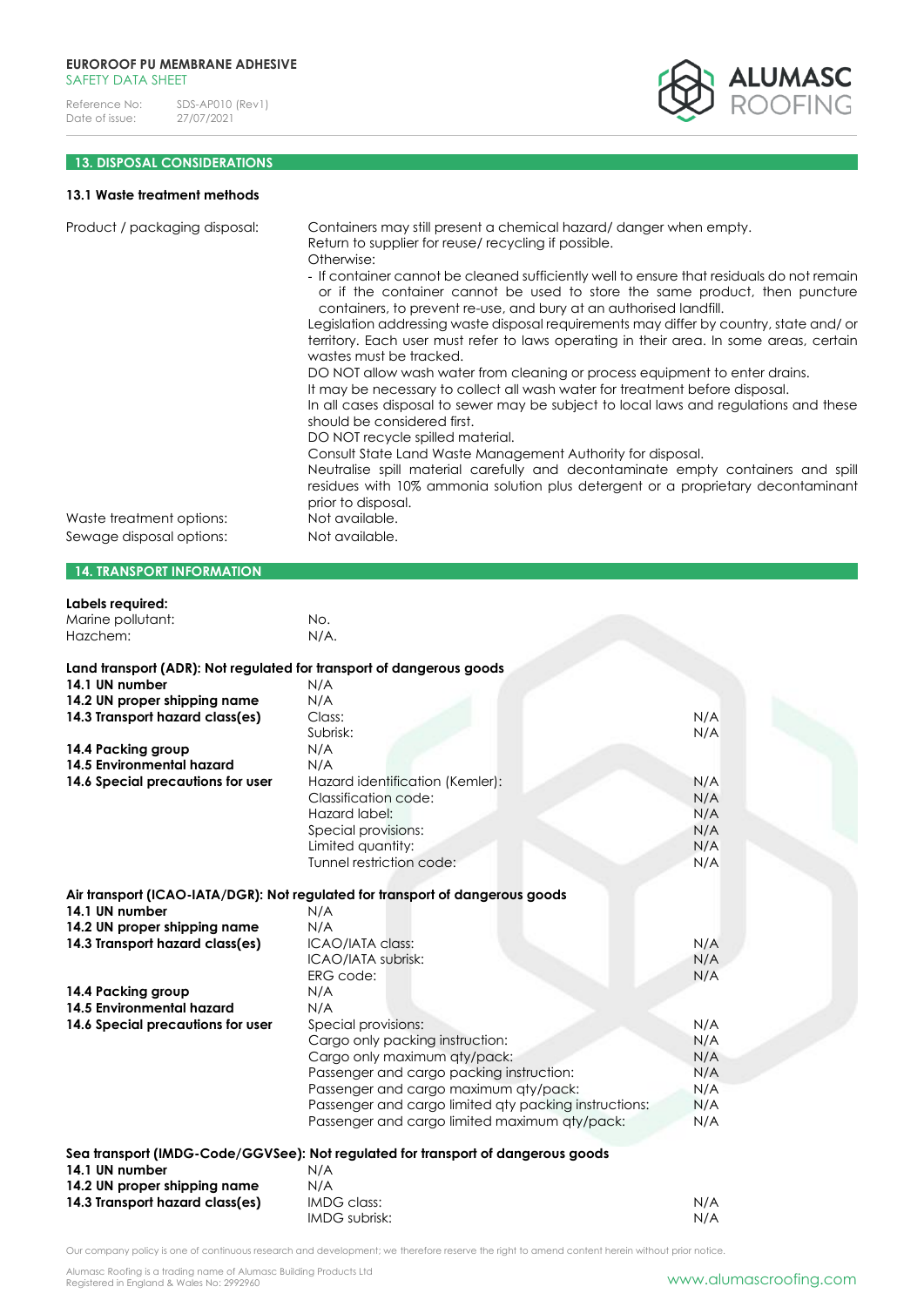

| 14.4 Packing group                | N/A                                                                              |     |
|-----------------------------------|----------------------------------------------------------------------------------|-----|
| <b>14.5 Environmental hazard</b>  | N/A                                                                              |     |
| 14.6 Special precautions for user | EMS number:                                                                      | N/A |
|                                   | Special provisions:                                                              | N/A |
|                                   | Limited quantities:                                                              | N/A |
|                                   | Inland waterways transport (ADN): Not regulated for transport of dangerous goods |     |
| 14.1 UN number                    | N/A                                                                              |     |
| 14.2 UN proper shipping name      | N/A                                                                              |     |
| 14.3 Transport hazard class(es)   | Class:                                                                           | N/A |
|                                   | Subrisk:                                                                         | N/A |
| 14.4 Packing group                | N/A                                                                              |     |
| <b>14.5 Environmental hazard</b>  | N/A                                                                              |     |
| 14.6 Special precautions for user | Classification code:                                                             | N/A |
|                                   | Special provisions:                                                              | N/A |
|                                   | Limited quantity:                                                                | N/A |
|                                   | Equipment required:                                                              | N/A |
|                                   | Fire cones numbers:                                                              | N/A |
|                                   |                                                                                  |     |

### **14.7 Transport in bulk according to Annex II of MARPOL and the IBC code**

Not applicable.

#### **15. REGULATORY INFORMATION**

### **15.1 Safety, health and environmental regulations / legislation specific for the substance or mixture**

### **Polymeric Diphenylmethane Diisocyanate is found on the following regulatory lists:**

Europe European Customs Inventory of Chemical Substances. European Chemical Agency (ECHA) Classification & Labelling Inventory - Chemwatch Harmonised classification. European Trade Union Confederation (ETUC) Priority List for REACH Authorisation GESAMP/EHS Composite List - GESAMP Hazard Profiles. IMO IBC Code Chapter 17: Summary of minimum requirements. IMO MARPOL (Annex II) - List of Noxious Liquid Substances Carried in Bulk. International Agency for Research on Cancer (IARC) - Agents Classified by the IARC Monographs International FOSFA List of Banned Immediate Previous Cargoes UK Workplace Exposure Limits (WELs).

This safety data sheet is in compliance with the following EU legislation and its adaptations - as far as applicable - : Directives 98/24/EC, - 92/85/EEC, - 94/33/EC, - 2008/98/EC, - 2010/75/EU; Commission Regulation (EU) 2015/830; Regulation (EC) No 1272/2008 as updated through ATPs.

### **15.2 Chemical safety assessment**

No Chemical Safety Assessment has been carried out for this substance/mixture by the supplier.

| <b>National Inventory</b>      | <b>Status</b>                                                                                                                                                                                                  |
|--------------------------------|----------------------------------------------------------------------------------------------------------------------------------------------------------------------------------------------------------------|
| Australia – AllC:              | Yes:                                                                                                                                                                                                           |
| Canada - DSL:                  | Yes                                                                                                                                                                                                            |
| Canada - NDSL:                 | No (Polymeric Diphenylmethane Diisocyanate)                                                                                                                                                                    |
| Ching - IECSC:                 | Yes                                                                                                                                                                                                            |
| Europe - EINEC / ELINCS / NLP: | No (Polymeric Diphenylmethane Diisocyanate)                                                                                                                                                                    |
| Japan – ENCS:                  | Yes                                                                                                                                                                                                            |
| Korea – KECI:                  | Yes:                                                                                                                                                                                                           |
| New Zealand - NZloC:           | Yes                                                                                                                                                                                                            |
| Philippines – PICCS:           | Yes                                                                                                                                                                                                            |
| $USA - TSCA:$                  | Yes                                                                                                                                                                                                            |
| Taiwan - TCSI:                 | Yes                                                                                                                                                                                                            |
| $Mexico - INSQ:$               | Yes                                                                                                                                                                                                            |
| Vietnam – NCI:                 | Yes                                                                                                                                                                                                            |
| Russia – ARIPS:                | Yes                                                                                                                                                                                                            |
| Legend:                        | Yes = All CAS declared ingredients are on the inventory.<br>No = One or more of the CAS listed ingredients are not on the inventory and are not<br>exempt from listing (see specific ingredients in brackets). |

Our company policy is one of continuous research and development; we therefore reserve the right to amend content herein without prior notice.

Alumasc Roofing is a trading name of Alumasc Building Products Ltd